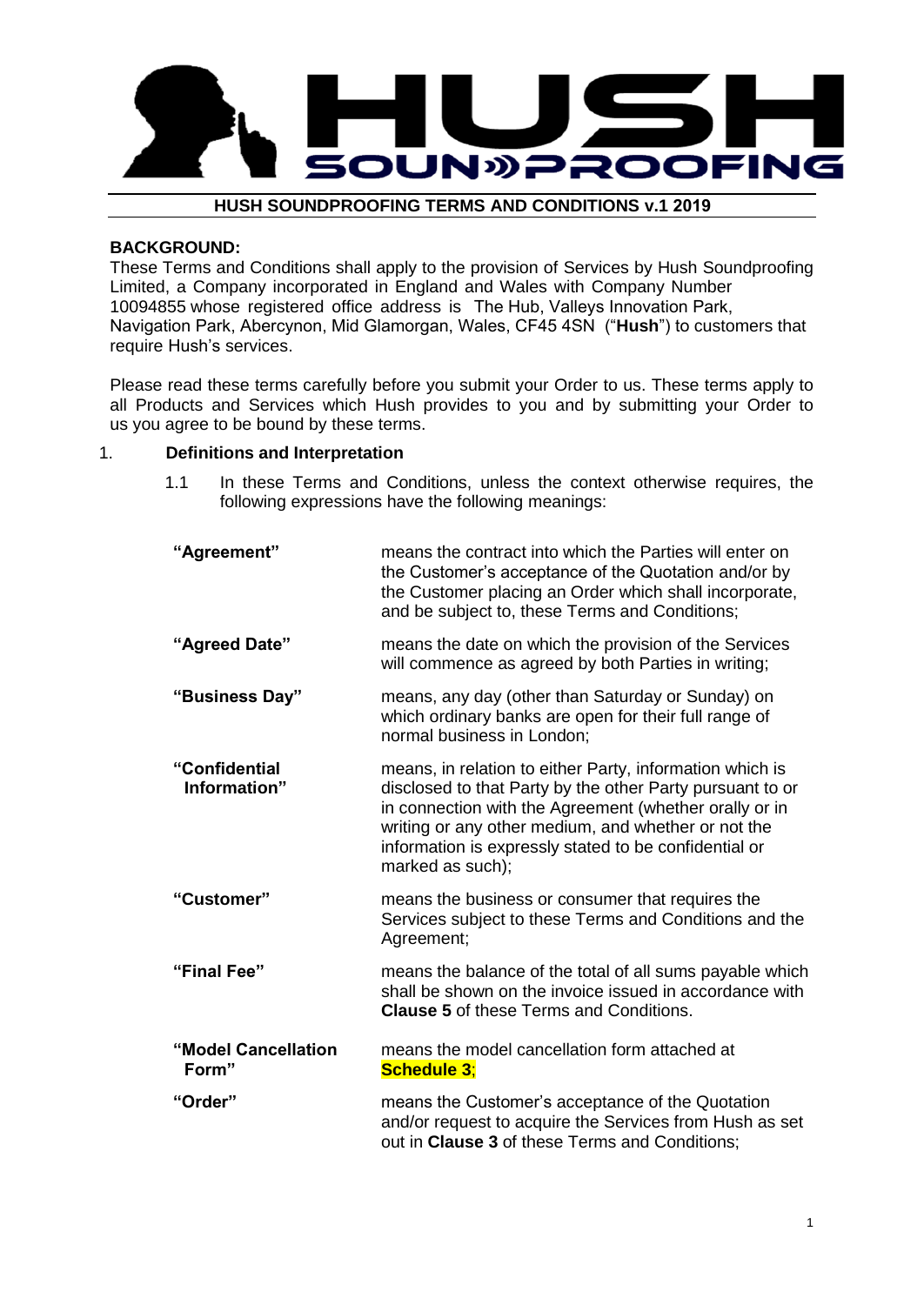

**"Products"** means the products required to render the Services which Hush shall procure and supply (unless otherwise agreed); **"Property"** means the Customer's property or premises, as detailed in the Order and the Agreement, at which the Services

are to be rendered;

- **"Quotation"** means a quotation detailing proposed fees and services supplied to the Customer in accordance with **Clause 3** of these Terms and Conditions;
- **"Quoted Fee"** means the fee which will be quoted to the Customer which may vary according to the actual work undertaken as set out in **Clause 5** of these Terms and Conditions;
- **"Services"** means the Soundproofing services provided by Hush;
- **"Visit"** means any occasion, scheduled or otherwise, on which Hush shall visit the Property to render the Services; and

# **"Work Area"** means the part of the Property within which the Services are to be rendered.

- 1.2 Unless the context otherwise requires, each reference in these Terms and Conditions to:
	- 1.2.1 a statute or a provision of a statute is a reference to that statute or provision as amended or re-enacted at the relevant time;
	- 1.2.2 a "Party" or the "Parties" refer to the parties to the Agreement.

# **2 Business Customer or a Consumer**

- 2.1 In some areas you will have different rights under these terms depending on whether you are a business or consumer. You are a consumer if:
	- (a) You are an individual; and
	- (b) You are buying Products and Services from Hush wholly or mainly for your personal use (not for use in connection with your trade, business, craft or profession).

Provisions specific to consumers only are in blue type.

# 3. **Basis of Contract**

- 3.1 Hush shall provide the Customer with a Quotation.
- 3.2 If the Customer requires any amendments to the Quotation, the Customer shall liaise with Hush and a revised Quotation will be provided, if appropriate.
- 3.3 When the Customer is content with the Quotation the Customer shall place an Order by paying a deposit amount to Hush Soundproofing Ltd, which confirms the Customer's acceptance of these Terms and Conditions,. The Customer shall also make payment of the deposit in accordance with **Clause 4** below.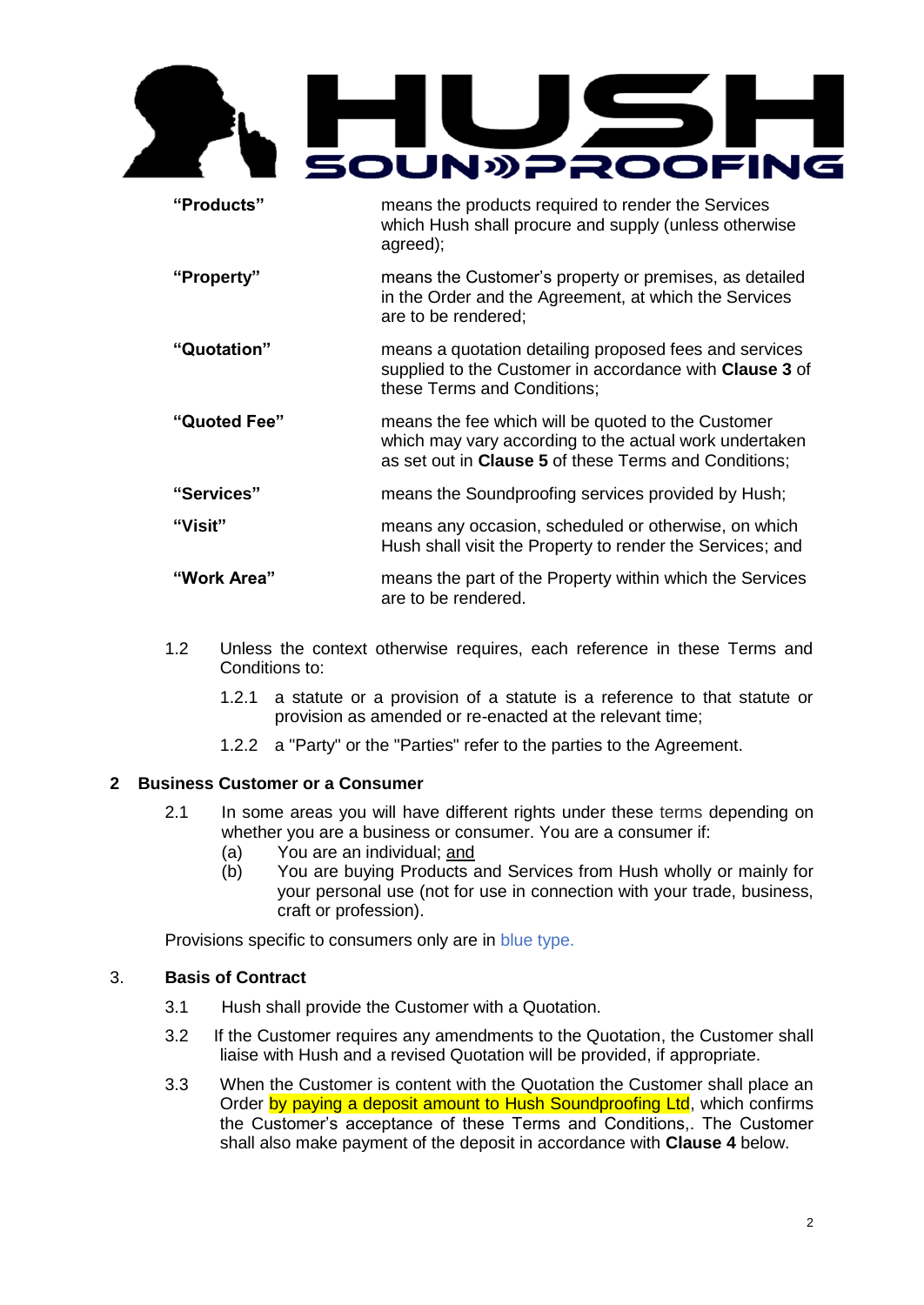

# **4 Deposit**

- 4.1 At the time of accepting the Quotation or not more than 2 days thereafter the Customer shall be required to pay a Deposit to Hush. The Deposit shall be 25% of the Quoted Fee, unless stated otherwise by Hush Soundproofing Ltd. Orders shall not be deemed confirmed until the Deposit is paid in full.
- 4.2 Subject to Clause 9 the Deposit shall be non-refundable, but Hush reserves its right to refund the Deposit at its absolute discretion.

# **5 Fees and Payment**

- 5.1 The Quoted Fee shall include the price payable for the Services and for the estimated Products required to render the Services.
- 5.2 The Customer shall pay any amounts in respect of value added tax (**VAT**), which the Customer shall additionally be liable to pay to Hush at the prevailing rate, subject to the receipt of a valid VAT invoice. If the rate of VAT changes between the order date and the date Hush provides the Services, Hush will adjust the rate of VAT accordingly.
- 5.3 Hush shall use all reasonable endeavours to use only the Products (and quantities thereof) set out in the Quotation and the Agreement. However, if additional Products and/or Services are required the Final Fee shall be adjusted to reflect this. Fees for additional Services not stated in the Quotation shall be payable at Hush's current, applicable daily rate in effect at the time of performance or such other rate as agreed between the Parties before performance of the additional Services. Any such increases shall be kept to a minimum.
- 5.4 In the event that the prices of Products or Services increase during the period between the Customer's acceptance of the Quotation and the commencement of the Services, Hush shall inform the Customer of such increase and of any difference in the Final Fee.
- 5.5 Hush shall invoice the Customer at regular intervals in accordance with the table below, however depending on the nature of the project these payment terms may change;

| 1 day<br>installs                                                    | 2-5 day installs                  | 6-14 day installs               | $15$ days $+$                                                              |  |
|----------------------------------------------------------------------|-----------------------------------|---------------------------------|----------------------------------------------------------------------------|--|
| 50%<br>booking<br>deposit                                            | 50%<br>booking<br>deposit         | 50%<br>booking<br>deposit       | 50%<br>booking<br>deposit                                                  |  |
| 50%<br>Final Fee<br>plus any<br>adjustme<br>nts on<br>completi<br>on | 50% payment<br>upon<br>completion | 50% payment<br>upon completion. | The remaining<br>payment<br>schedule will<br>be discussed<br>with Customer |  |
|                                                                      | Plus any addtional costs-         |                                 |                                                                            |  |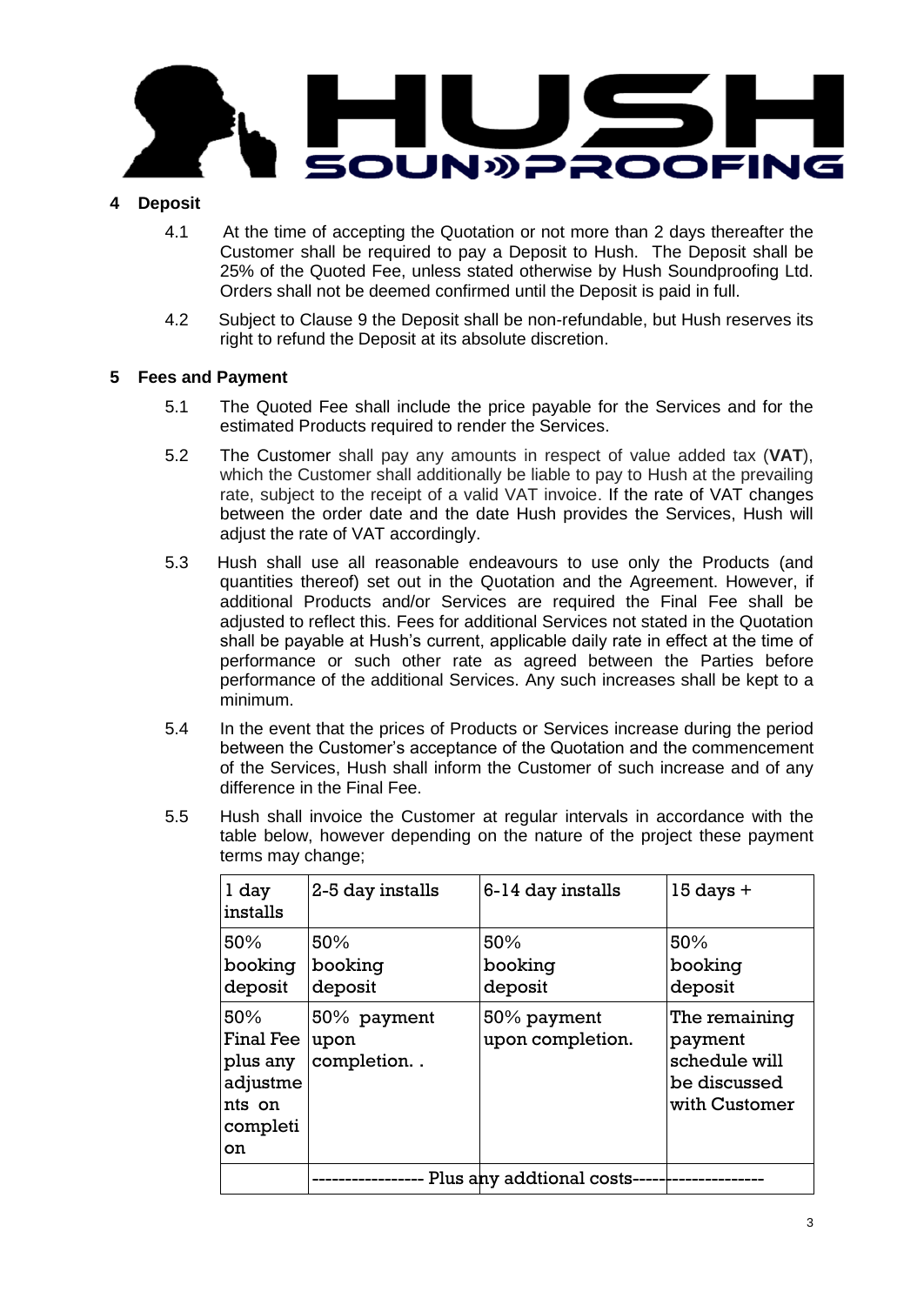

- 5.6 All invoices must be paid within 2 days of receipt by the Customer with the exception of the Final Fee which shall be payable immediately on the completion of the Services and handover to the Customer either via the link on emailed invoices or over the phone payment to Hush Soundproofing Ltd head office.
- 5.7 Any sums which remain unpaid following the expiry of the time period set out in **sub-Clause 5.6** shall incur interest on a daily basis at 8% above the Bank of England's base rate prevailing at the time. In addition, the Customer shall indemnify Hush for all direct and indirect costs (including legal, professional, court fees, enforcement fees and management time) which Hush incurs in seeking to recover any unpaid sums from the Customer.
- 5.8 If the Customer does not pay within the time period set out above, Hush can suspend any further provision of the Services and cancel any future Services which have been ordered by, or otherwise arranged with a Customer.
- 5.9 Receipts for payment will only be issued by Hush, if the Customer expressly requests the same.
- 5.10 All payments must be made in British pounds (GBP) unless otherwise agreed in writing between Hush and the Customer.
- 5.11 In addition to the Fees, Hush can recover from the Customer:
- a) reasonable incidental expenses including, but not limited to travelling expenses, hotel costs, subsistence and any associated expenses;
- b) the cost of Services provided by third parties and required by Hush for the performance of the Services;
- c) the cost of any materials required for the provision of the Services.
- d) the cost for site visits during the quoting stage, basic site visit costs can be discounted from any quoted works that are then commisioned.

# **6 Services**

- 6.1
- Hush shall ensure that the Services are rendered with reasonable care and skill and to a reasonable standard which is commensurate with best trade practice. Hush shall be entitled to make any changes to the Services which are necessary to comply with any applicable law or safety requirement. 6.2

Time shall not be of the essence in the rendering of the Services under these Terms and Conditions or under the Agreement. Hush reserves its right to change any times to perform the Services for reasons including but not limited to: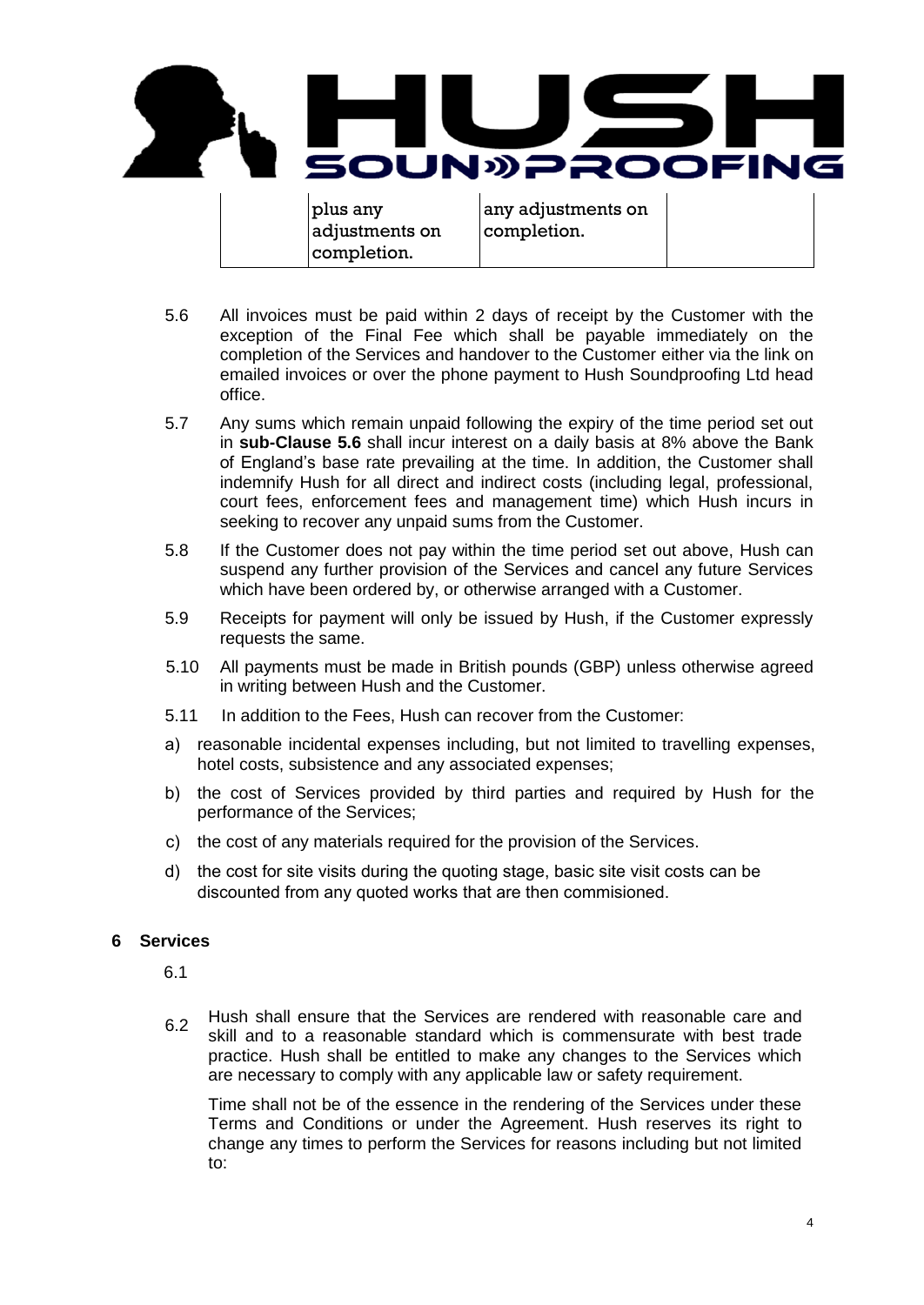

- (a) failed material delivery;
- (b) illness of Hush employees or contractors;
- (c) severe weather conditions;
- (d) vehicle damage or loss; or
- (e) unforeseen circumstances in relation to the scope of the Services and/or Work Area.
- 6.3 Hush may provide plans, diagrams or similar documents in advance of the Services. Any such material is intended for illustrative purposes only and is not intended to provide an exact specification of the Services nor to guarantee specific results.
- 6.4 Should Hush have to make any changes in the Services or how they are provided, Hush will notify their Customer as soon as reasonably practical. Hush will use reasonable endeavours to keep any such changes to a minimum.
- 6.5 Hush shall use all reasonable skill and care in protecting the Property and Work area, but its responsibilities should be limited to that set out in **Schedule 1** and subject to **Clause 11.**

# **7 Customer's Obligations**

- 7.1 If any consents, licenses or other permissions are needed from any third parties such as landlords, planning authorities, local authorities or similar, it shall be the Customer's responsibility to obtain the same in advance of the commencement of the Services.
- 7.2 The Customer shall ensure that Hush can access the Property at the agreed times to render the Services.
- 7.3 The Customer shall have the option of giving Hush a set of keys to the Property or being present at the agreed times to give Hush access. However, the Customer shall be present at the time of completion of the Services and handover and shall make immediate payment of the Final Fee as stated in **clause 5.6**.
- 7.4 The Customer shall ensure that Hush has access to electrical outlets and a supply of hot and cold running water.
- 7.5 **Unless clause 9 applies,** the Customer must give Hush at least 48 hours' notice if Hush will be unable to provide the Services on a particular day or at a particular time. Hush will not invoice for cancelled Visits provided such notice is given. If less than 48 hours' notice is given Hush shall invoice the Customer at the normal rate.
- 7.6 The Customer is responsible for the removal of furniture and protection of the Customer's Property as set out in **Schedule 1.**
- 7.7 If the Customer wishes to amend any details of the Services, the Customer shall inform Hush in writing as soon as possible. Hush will use reasonable skill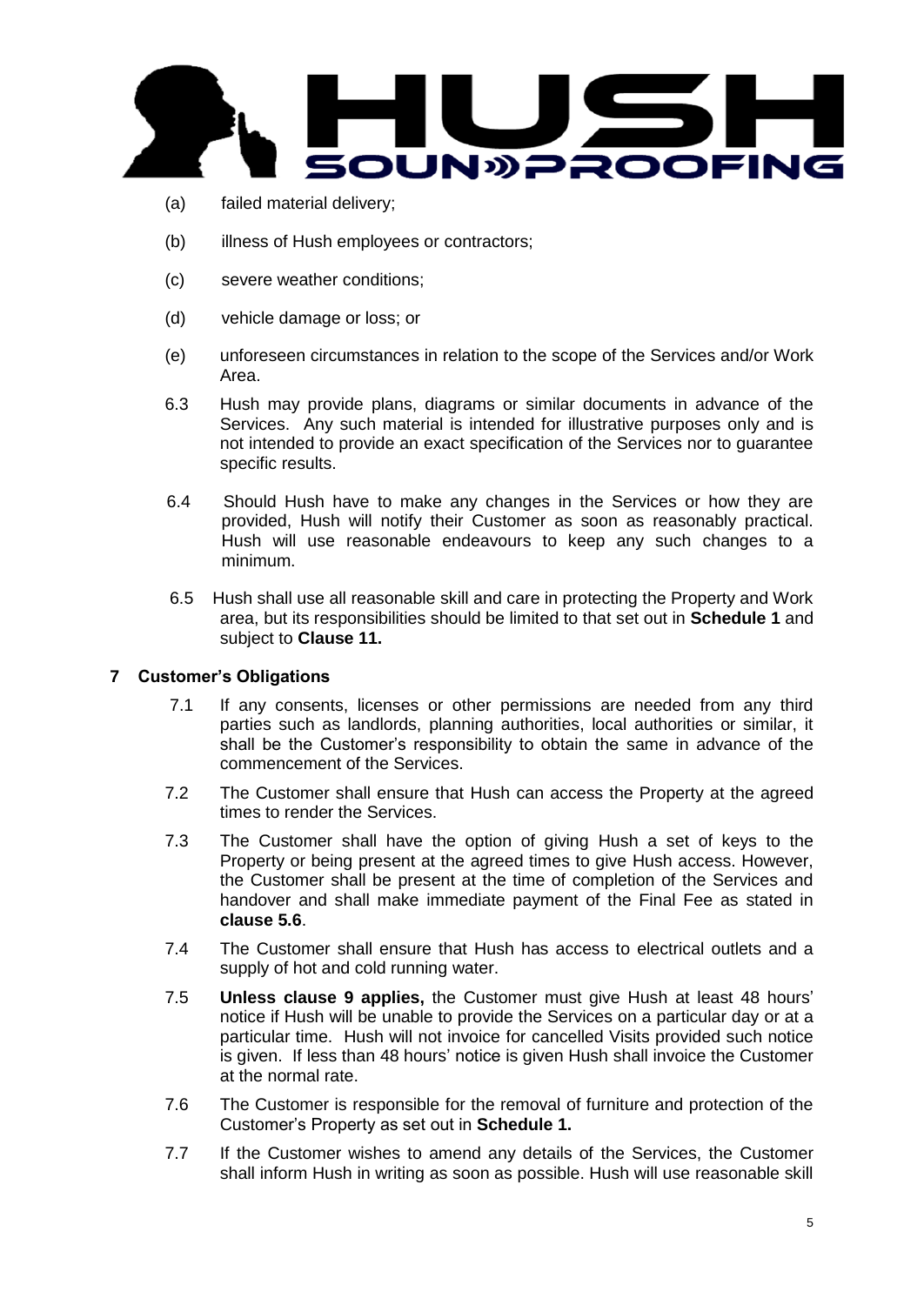

and care to make any required changes and any additional costs will be included in the Fees and invoiced to the Customer.

7.8 Subject to clause 9, should the Customer at any stage of the Services, use alternative contractors or workers to complete or carry out any aspect of the Services quoted or invoiced by Hush, without Hush's consent, Hush shall be entitled to recover the full amount quoted to the Customer, such Fees to be payable immediately.

## **8 Cancellation by Hush**

8.1 Hush may cancel the Services at any time before the Agreed Date and shall refund all sums paid, including the Deposit.

## **9 Cancellation of Contract During the Cooling Off Period-Consumers only**

- 9.1 If the Customer agrees to an Agreed Date to commence the Services prior to the expiry of the 14 days cooling off period, then the Customer hereby expressly waives its rights to a full refund. Even if the Services have not commenced, Products will be ordered bespoke to the Customer's project and accordingly appropriate deductions will be applied.
- 9.2 If the Customer wishes to cancel the contract within the cooling off period the Customer should inform Hush immediately by a clear statement (e.g. a letter sent by post, or email to the postal address or email address specified on the Quotation or otherwise notified to the Customer). The Customer may use the Model Cancellation Form in Schedule 3, but it is not obligatory.
- 9.3 To meet the cancellation deadline, it is sufficient for the Customer to send his or her communication concerning the exercise of the right to cancel before the cancellation period has expired.
- 9.4 If the Customer exercises the right to cancel he/she will not have the deposit amount refunded.
- 9.5 Hush will refund money using the same method used to make the payment, unless the Customer has expressly agreed otherwise. In any case, the Customer will not incur any fees as a result of the refund.
- 9.6 Hush will process the refund due to the Customer as a result of a cancellation without undue delay and, in any case, within the period of 14 days after the day on which Hush is informed of the cancellation.
- 9.7 As in Clause 9.1, if the Agreed Date to commence provision of the Services falls within the cooling off period the Customer hereby make an express request for provision of the Services to begin within the 14 calendar day cooling off period. By making such a request the Customer acknowledges and agrees to the following:
	- 9.7.1 If the Services are fully performed within the 14 calendar day cooling off period, the Customer will lose the right to cancel after the Services are complete.
	- 9.7.2 If the Customer cancels the Services after provision has begun including the ordering of Products but before it is complete the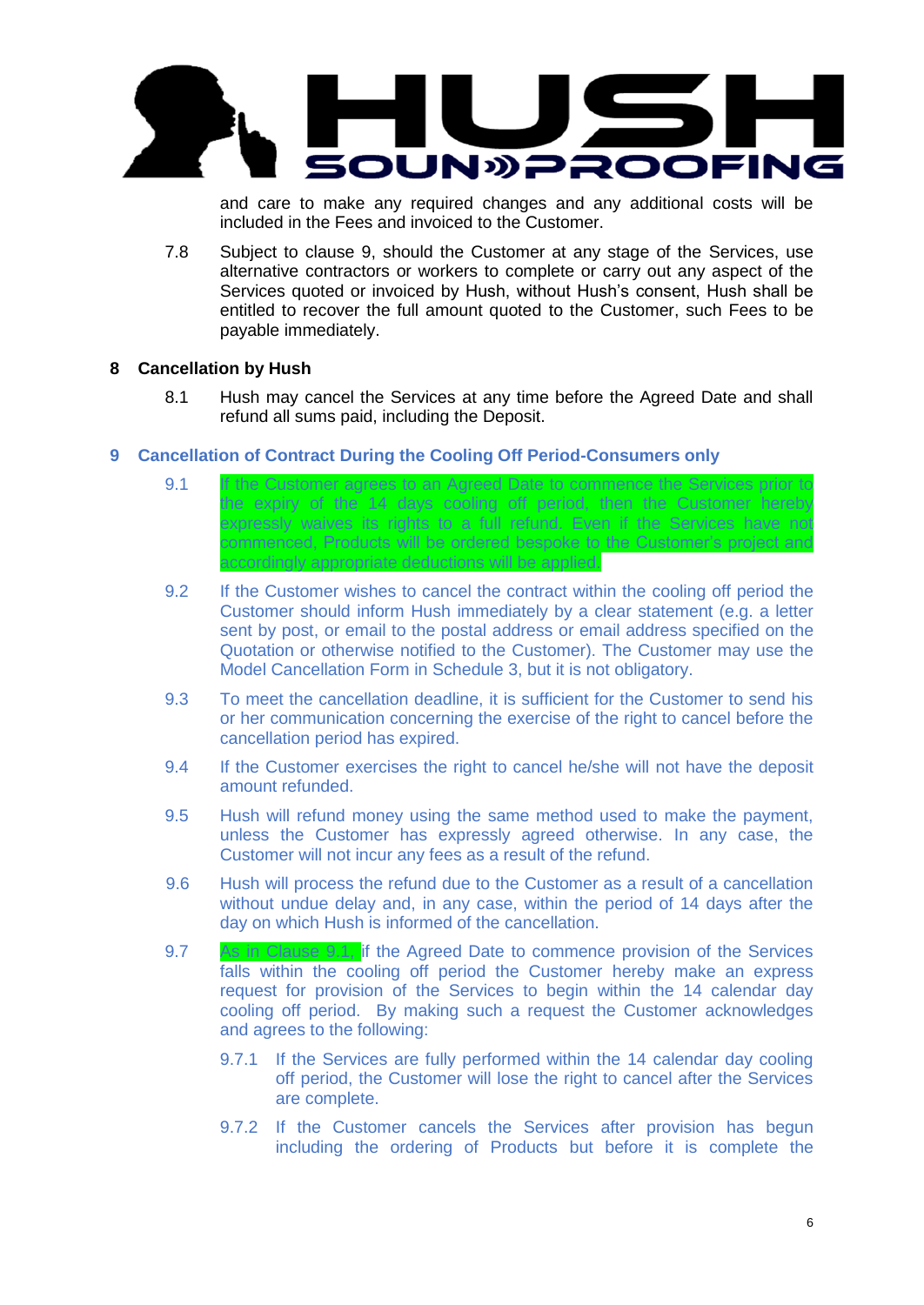

Customer will still be required to pay for the Services and Products purchased by Hush in full immediately.

## **10 Risk and Retention of Title**

- 10.1 Risk of damage to or loss of the Products shall pass to the Customer at:
	- 10.1.1 in the case of Products to be delivered otherwise than at Hush's premises, the time of delivery or, if the Customer wrongfully fails to take delivery of the Products, the time when Hush has tendered delivery of the Products; or
	- 10.1.2 in the case of Products being installed by Hush, the time that Hush notifies the Customer that the installation is complete.
- 10.2 Notwithstanding delivery and the passing of risk in the Products, or any other provision of these Conditions, legal and beneficial title of the Products shall not pass to the Customer until Hush has received in cash or cleared funds payment in full of the price of the Products.
- 10.3 Until payment has been made to Hush in accordance with these Conditions and title in the Products has passed to the Customer, the Customer shall be in possession of the Products as bailee for Hush and the Customer shall store the Products separately where they are capable of being stored separately.
- 10.4 Hush reserves the right to repossess any Products in which Hush retains title without notice. The Customer irrevocably authorises Hush to enter the Customer's premises during normal business hours for the purpose of repossessing the Products in which Hush retains title.
- 10.5 The Customer's right to possession of the Products in which Hush maintains legal and beneficial title shall terminate if;
	- 10.5.1 The Customer commits or permits any material breach of his/her obligations under these Conditions;
	- 10.5.2 The Customer enters into a voluntary arrangement under Part 1 of the Insolvency Act 1986, or any other scheme or arrangement is made with his/her creditors;
	- 10.5.3 The Customer is or becomes the subject of a bankruptcy order or takes advantage of any other statutory provision for the relief of insolvent debtors;
	- 10.5.4 The Customer convenes any meeting of its creditors, enters into voluntary or compulsory liquidation, has a receiver, manager, administrator or administrative receiver appointed in respect of its assets or undertaking or any part thereof, any documents are filed with the court for the appointment of an administrator in respect of the Customer, notice of intention to appoint an administrator is given by the Customer or any of its directors or by a qualifying floating chargeholder (as defined in paragraph 14 of Schedule B1 of the Insolvency Act 1986), a resolution is passed or petition presented to any court for the winding up of the Customer or for the granting of an administration order in respect of the Customer, or any proceedings are commenced relating to the insolvency or possible insolvency of the Customer.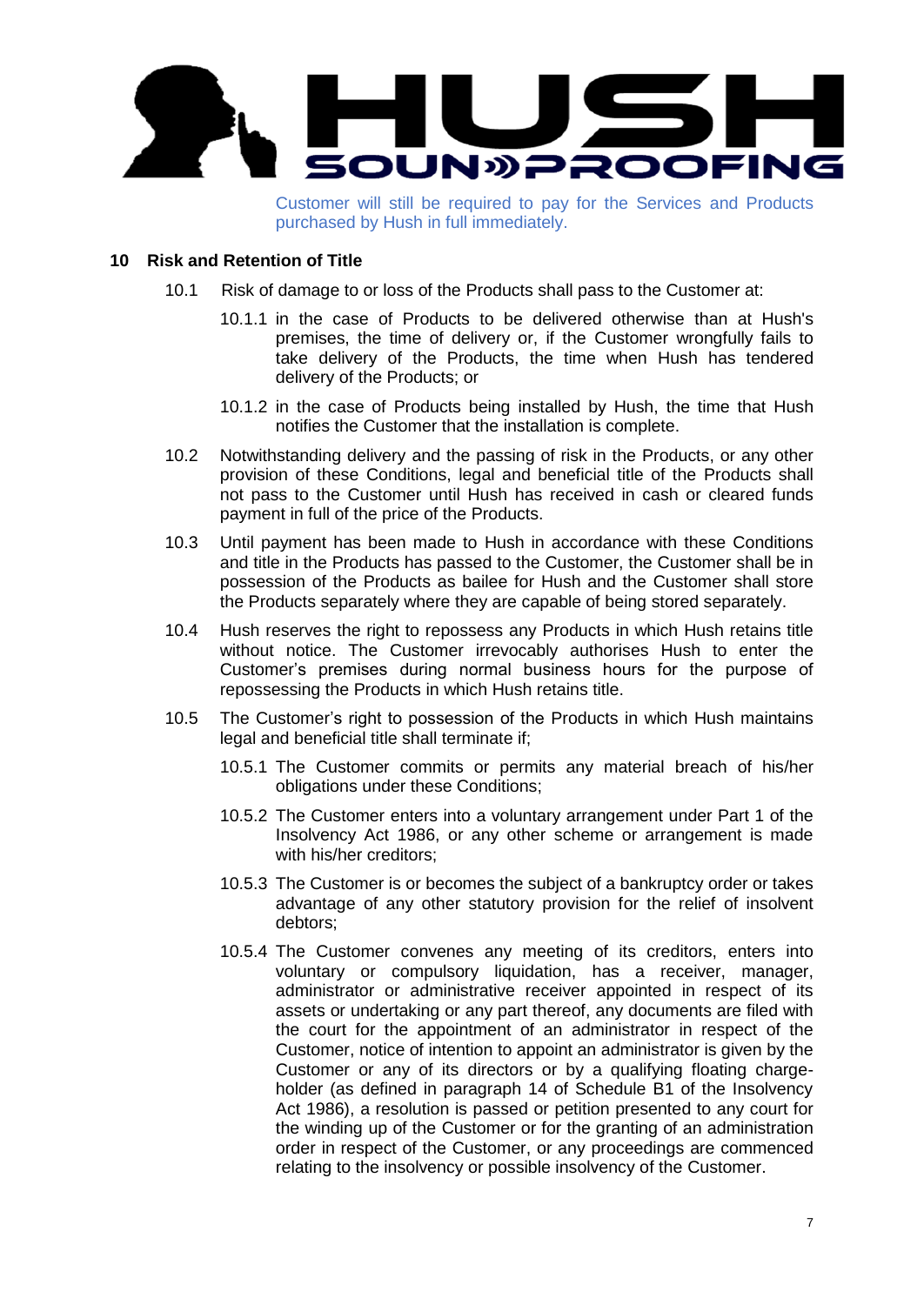

## **11 Liability, Indemnity and Insurance**

## **THE CUSTOMER'S ATTENTION IS PARTICULARLY DRAWN TO THIS CLAUSE**

- 11.1 Subject to **clauses 11.3 and 11.4**, Hush's total liability for any loss or damage caused as a result of its negligence or breach of these Terms and Conditions or of the Agreement shall be limited to £10,000.00.
- 11.2 Hush shall not be liable (whether caused by its employees, contractors, agents or otherwise) in connection with its provision of the Services or the performance of any of its other obligations under these Terms and Conditions or the Quotation/invoice for:
- a) any indirect, special or consequential loss, damage, costs, or expenses; or
- b) any loss of profits, loss of anticipated profits, loss of business, loss of data, loss of reputation or goodwill, business interruption, management time; or
- c) any failure to perform any of its obligations if such delay or failure is due to any cause beyond its reasonable control; or
- d) any losses caused directly or indirectly by any failure by the Customer or breach by the Customer in relation to its obligations such as using a third party to complete a project originally intended for Hush; or
- e) any losses arising directly or indirectly from the choice of Services by the Customer or the Customer's expectations as to how the Services will meet its requirements.
- 11.3 Nothing in these Terms and Conditions shall limit or exclude Hush's liability for death or personal injury.

## **12 Sound Reduction Guarantee**

- 12.1 All sound reduction information referred to on literature by Hush is for information purpose only and describes potential reductions, but such reductions cannot be guaranteed. Sound is very subjective and results might differ from customer to customer or building to building. Any samples, drawings, descriptive matter or advertising issued by Hush and any descriptions of the Products, illustrations or descriptions of the Services contained in Hush's catalogues or brochures are issued or published for the sole purpose of providing an approximate idea of the Services and/or Products described in them. They shall not form part of this Agreement or have any Contractual force.
- 12.2 To establish what results have been achieved as a result of the Services, Hush can provide measurement of the problematic Work Area before and after treatment. If the Customer requires this additional service, the Customer should contact Hush for details of the additional Fees payable.
- 12.3 When Hush Soundproofing Ltd provide acoustic dooring solutions they do so as a immediate cost effective measure before considering more extensive works typically, Hush cannot guarantee that further works will not be required to prevent frequencies traveling through adjoining wall areas.

#### **13**

#### **Data Protection**

- 13.1 All personal information that Hush may use will be collected, processed, and held in accordance with the provisions of EU Regulation 2016/679 General Data Protection Regulation ("GDPR") and the Customer's rights under the GDPR.
- 13.2 For complete details of Hush's collection, processing, storage, and retention of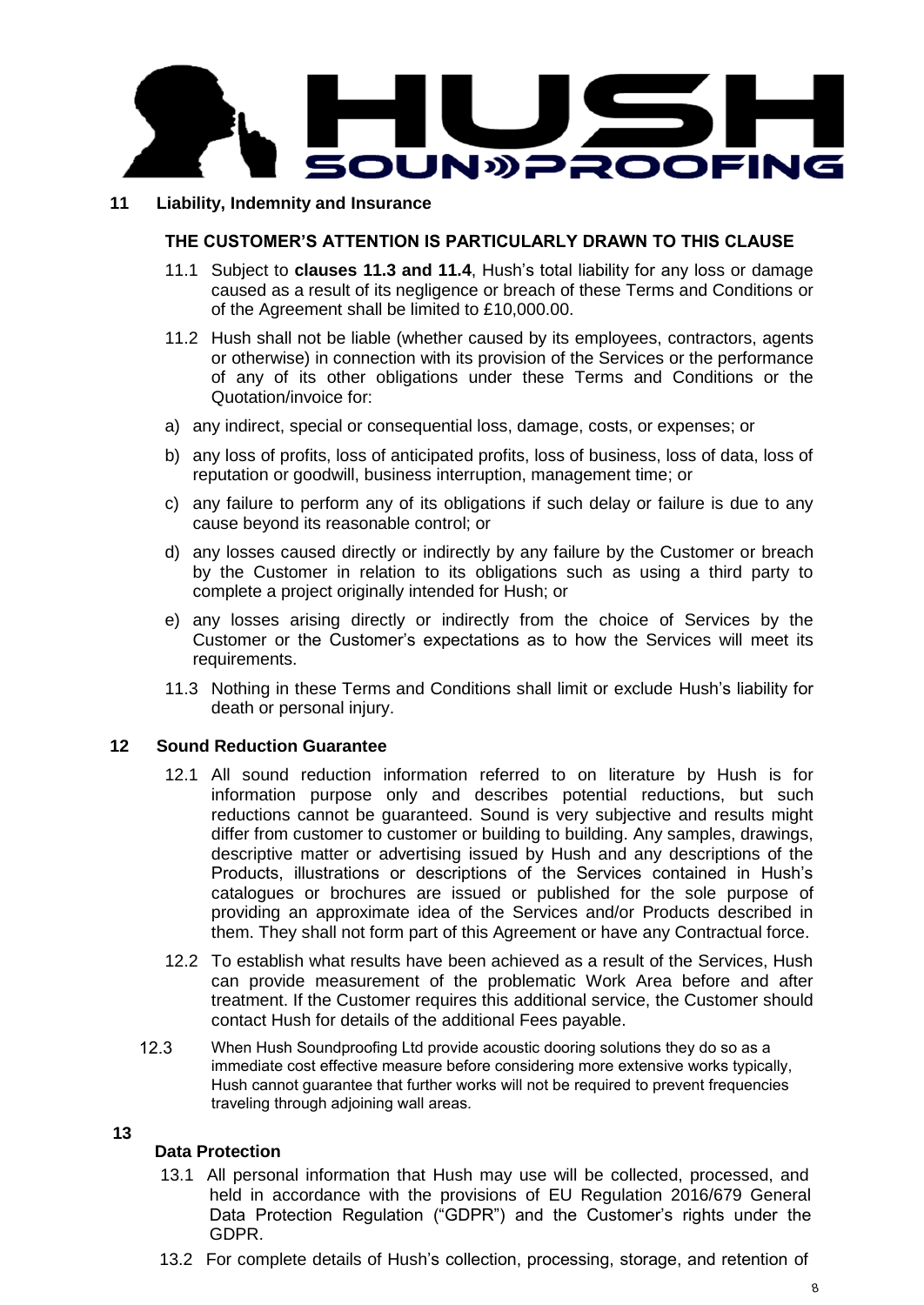

personal data including, but not limited to, the purpose(s) for which personal data is used, the legal basis or bases for using it, details of the Customer's rights and how to exercise them, and personal data sharing (where applicable), please request a copy of Hush's Privacy Notice.

# **14 Confidentiality**

- 14.1 Except as provided by sub-Clause 14.2 or as authorised in writing by the other Party, each Party shall, at all times during the continuance of the Agreement and for 3 years after its termination:
	- 14.1.1 keep confidential all Confidential Information;
	- 14.1.2 not disclose any Confidential Information to any other party;
	- 14.1.3 not use any Confidential Information for any purpose other than as contemplated by and subject to the terms of the Agreement;
	- 14.1.4 not make any copies of, record in any way or part with possession of any Confidential Information; and
	- 14.1.5 ensure that none of its directors, officers, employees, agents, subcontractors or advisers does any act which, if done by that Party, would be a breach of the provisions of sub-Clauses 14.1.1 to 14.1.4 above.
- 14.2 Either Party may:
	- 14.2.1 disclose any Confidential Information to:
		- 14.2.1.1 any sub-contractor or supplier of that Party;
		- 14.2.1.2 any governmental or other authority or regulatory body; or
		- 14.2.1.3 any employee or officer of that Party or of any of the aforementioned persons, parties or bodies;

to such extent only as is necessary for the purposes contemplated by the Agreement (including, but not limited to, the provision of the Services), or as required by law. In each case that Party shall first inform the person, party or body in question that the Confidential Information is confidential and (except where the disclosure is to any such body under sub-Clause 14.2.1.2 or any employee or officer of any such body) obtaining and submitting to the other Party a written confidentiality undertaking from the party in question. Such undertaking should be as nearly as practicable in the terms of this Clause 14, to keep the Confidential Information confidential and to use it only for the purposes for which the disclosure is made; and

- 14.2.2 use any Confidential Information for any purpose, or disclose it to any other person, to the extent only that it is at the date of the Agreement, or at any time after that date becomes, public knowledge through no fault of that Party. In making such use or disclosure, that Party must not disclose any part of the Confidential Information which is not public knowledge.
- 14.3 The provisions of this Clause 14 shall continue in force in accordance with their terms, notwithstanding the termination of the Agreement for any reason.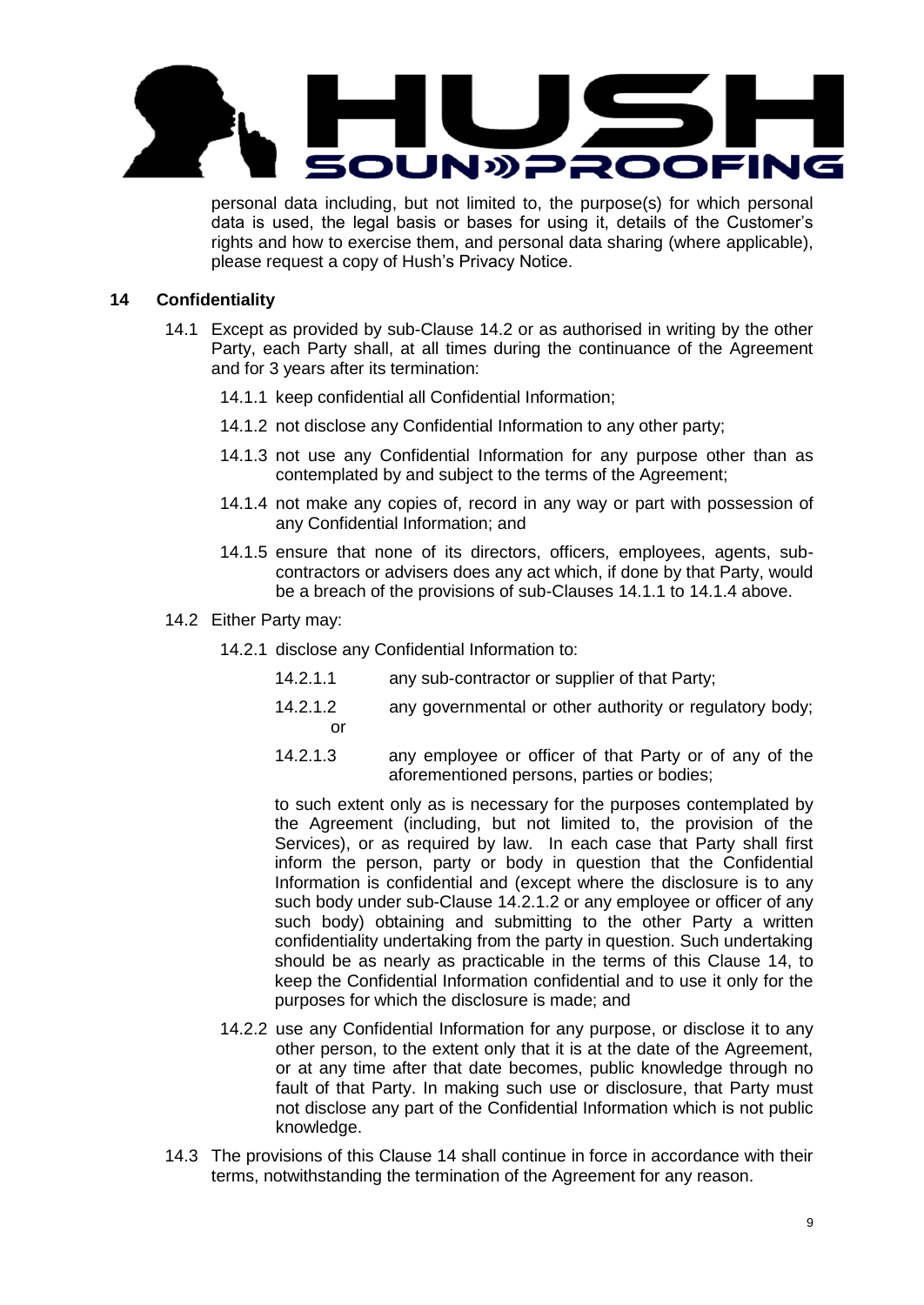

# **15 Force Majeure**

15.1 Hush will not be liable for any failure or delay in performing their obligations where such failure or delay results from any cause that is beyond the reasonable control of Hush. Such causes include, but are not limited to: power failure, internet service provider failure, industrial action, civil unrest, fire, flood, storms, earthquakes, acts of terrorism, acts of war, governmental action or any other event that is beyond the control of Hush.

## **16 Termination**

- 16.1 Hush Soundproofing ltd can terminate the provision of the Services immediately if the Customer:
- a) commits a material breach of its obligations under these Terms and Conditions;
- b) fails to pay any amount due under the Agreement on the due date for payment;
- c) is or becomes or, in Hush's reasonable opinion, is about to become, the subject of a bankruptcy order or any company insolvency orders or takes advantage of any other statutory provision for the relief of an insolvent debtor;
- d) enters into a voluntary arrangement under Part 1 of the Insolvency Act 1986, or any other scheme or arrangement is made with its creditors; or
- e) convenes any meeting of its creditors, enters into voluntary or compulsory liquidation, have a receiver, manager, administrator or administrative receiver appointed in respect of its assets or undertakings or any part of them, any documents are filed with the court for the appointment of an administrator, notice of intention to appoint an administrator is given by the Customer or any of its directors or by a qualifying floating charge holder (as defined in para. 14 of Schedule B1 of the Insolvency Act 1986), a resolution is passed or petition presented to any court for the Customer's winding up or for the granting of an administration order in respect of the Customer, or any proceedings are commenced relating to your insolvency or possible insolvency.

# **17 Effects of Termination**

Upon the termination of the Agreement for any reason:

- 17.1 any sum owing by either Party to the other under any of the provisions of the Agreement shall become immediately due and payable;
- 17.2 all Clauses which, either expressly or by their nature, relate to the period after the expiry or termination of the Agreement shall remain in full force and effect;
- 17.3 termination shall not affect or prejudice any right to damages or other remedy which the terminating Party may have in respect of the event giving rise to the termination or any other right to damages or other remedy which any Party may have in respect of any breach of the Agreement which exist at or before the date of termination; and
- 17.4 each Party shall (except to the extent referred to in **Clause 14**) immediately cease to use, either directly or indirectly, any Confidential Information.

# **18 Costs**

Subject to any provisions to the contrary each Party shall pay its own costs of and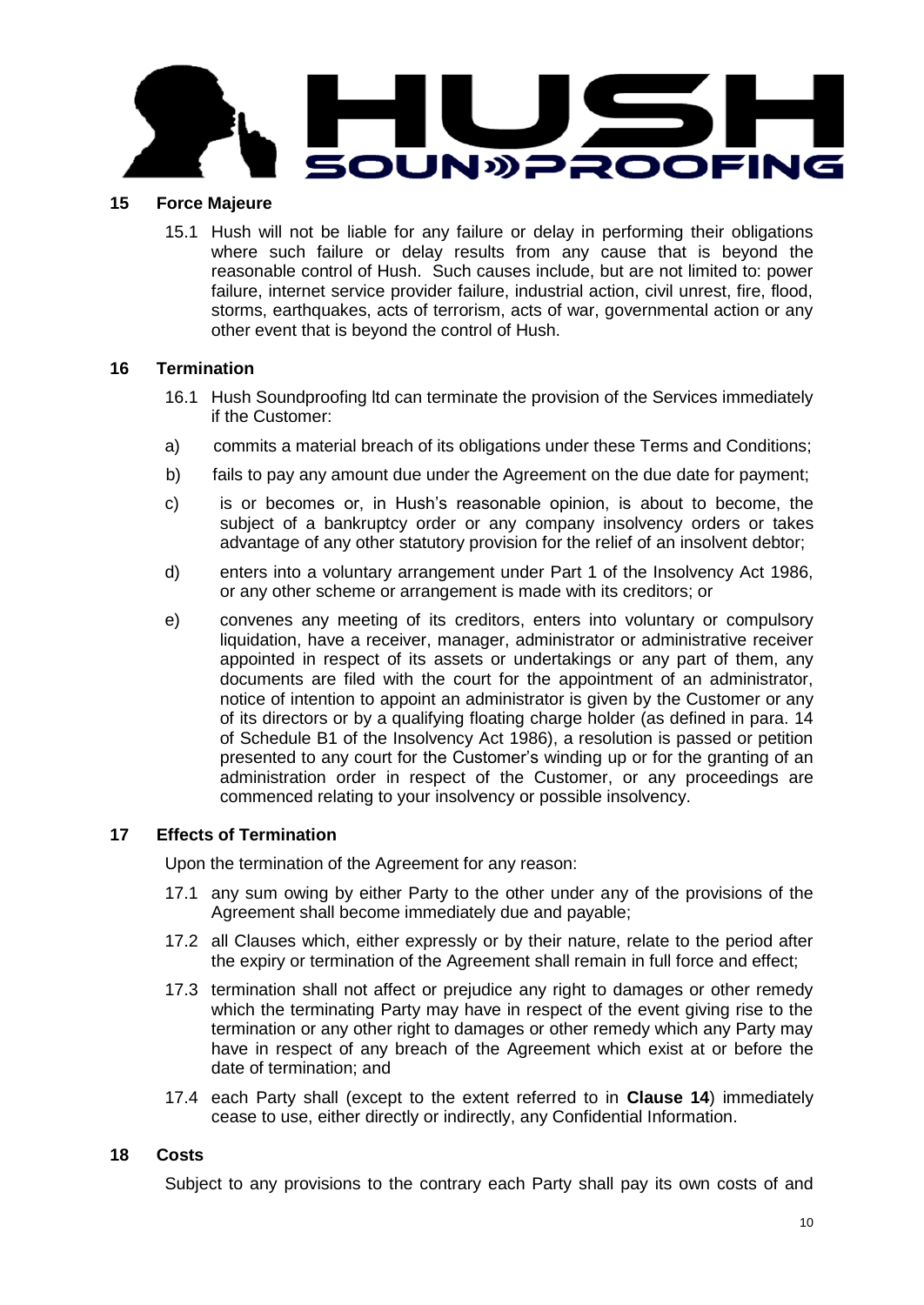

incidental to the negotiation, preparation, execution and carrying into effect of the Agreement.

## **19 Assignment and Sub-Contracting**

- 19.1 Hush can at any time assign, transfer, charge, subcontract or deal in any other manner with all or any of our rights under these Terms and Conditions and can subcontract or delegate in any manner any or all of its obligations to any third party. For the avoidance of doubt, the Customer hereby provides its consent to allow Hush to use sub-contractors (if it so elects) to carry out all or part of the Services.
- 19.2 The Customer must not, without our prior written consent of Hush, assign, transfer, charge, subcontract or deal in any other manner with all or any of the Customer's rights or obligations under these Terms and Conditions, by doing this without permission of Hush Soundproofing Ltd the customer will be liable to pay the full amount of the invoiced works immediately, regardless of the percentage of project completion.

## **20 Relationship of the Parties**

Nothing in the Agreement shall constitute or be deemed to constitute a partnership, joint venture, agency or other fiduciary relationship between the Parties other than the contractual relationship expressly provided for in the Agreement.

# **21 Third Party Rights**

No part of the Agreement is intended to confer rights on any third parties and accordingly the Contracts (Rights of Third Parties) Act 1999 shall not apply to the Agreement.

#### **22 Notices**

- 22.1 All notices under the Agreement shall be in writing and be deemed duly given if signed by, or on behalf of, a duly authorised officer of the Party giving the notice.
- 22.2 Notices shall be deemed to have been duly given:
	- 22.2.1 when delivered, if delivered by courier or other messenger (including registered mail) during normal business hours of the recipient; or
	- 22.2.2 when sent, if transmitted by e-mail and a successful transmission report or return receipt is generated; or
	- 22.2.3 on the fifth business day following mailing, if mailed by national ordinary mail, postage prepaid.

In each case notices shall be addressed to the most recent registered office address or e-mail address notified to the other Party.

22.3 For the avoidance of doubt, service by email is not accepted for service of any court proceedings and/or winding up notices and service shall only be valid if served at Hush's registered office address prevailing at the time of the dispute.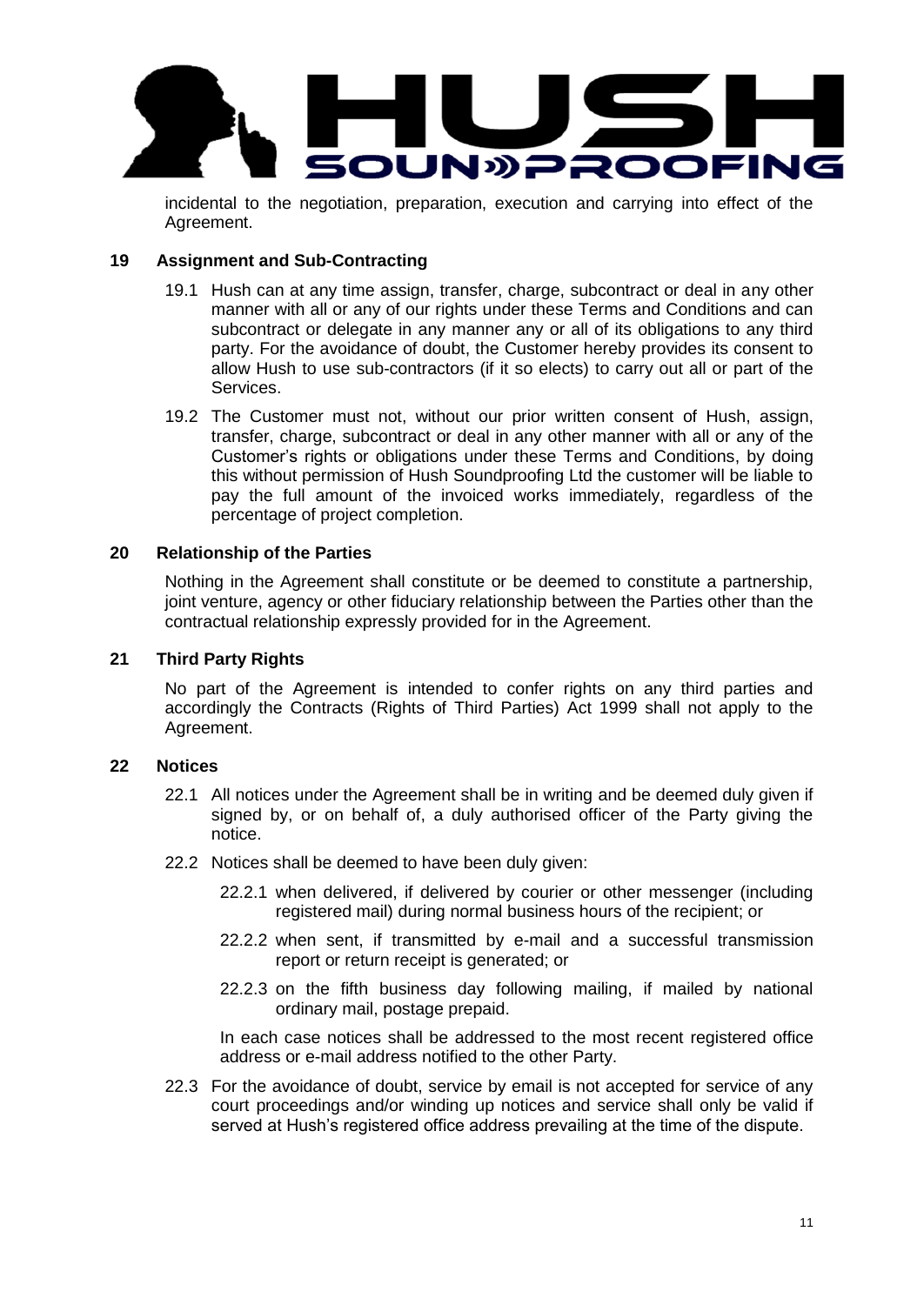

#### **23 Entire Agreement**

- 23.1 The Agreement contains the entire agreement between the Parties with respect to its subject matter and may not be modified except by an instrument in writing signed by the duly authorised representatives of the Parties.
- 23.2 Each Party shall acknowledge that, in entering into the Agreement, it does not rely on any representation, warranty or other provision except as expressly provided in the Agreement, and all conditions, warranties or other terms implied by statute or common law are excluded to the fullest extent permitted by law.

## **24 Counterparts**

The Agreement may be entered into in any number of counterparts and by the Parties to it on separate counterparts each of which when so executed and delivered shall be an original, but all the counterparts together shall constitute one and the same instrument.

## **25 Severance**

In the event that one or more of the provisions of the Agreement and/or of these Terms and Conditions is found to be unlawful, invalid or otherwise unenforceable, that / those provision(s) shall be deemed severed from the remainder of the Agreement and/or these Terms and Conditions. The remainder of the Agreement and/or these Terms and Conditions shall be valid and enforceable.

## **26 Dispute Resolution**

- 26.1 The Parties shall attempt to resolve any dispute arising out of or relating to the Agreement through negotiations between their appointed representatives who have the authority to settle such disputes.
- 26.2 **I**f negotiations under **sub-Clause 26.1** do not resolve the matter within 5 days of receipt of a written invitation to negotiate, the parties will attempt to resolve the dispute in good faith through an agreed Alternative Dispute Resolution ("ADR") procedure.
- 26.3 If the ADR procedure under **sub-Clause 26.2** does not resolve the matter within 7 days of the initiation of that procedure, or if either Party will not participate in the ADR procedure, the dispute may be referred to the courts as per **clause 27**.

# **27 Law and Jurisdiction**

#### **Business Customers**

- 27.1 The Agreement and these Terms and Conditions (including any non-contractual matters and obligations arising therefrom or associated therewith) shall be governed by, and construed in accordance with, the laws of England and Wales.
- 27.2 Any dispute, controversy, proceedings or claim between the Parties relating to the Agreement or these Terms and Conditions (including any non-contractual matters and obligations arising therefrom or associated therewith) shall fall within the jurisdiction of the courts of England and Wales.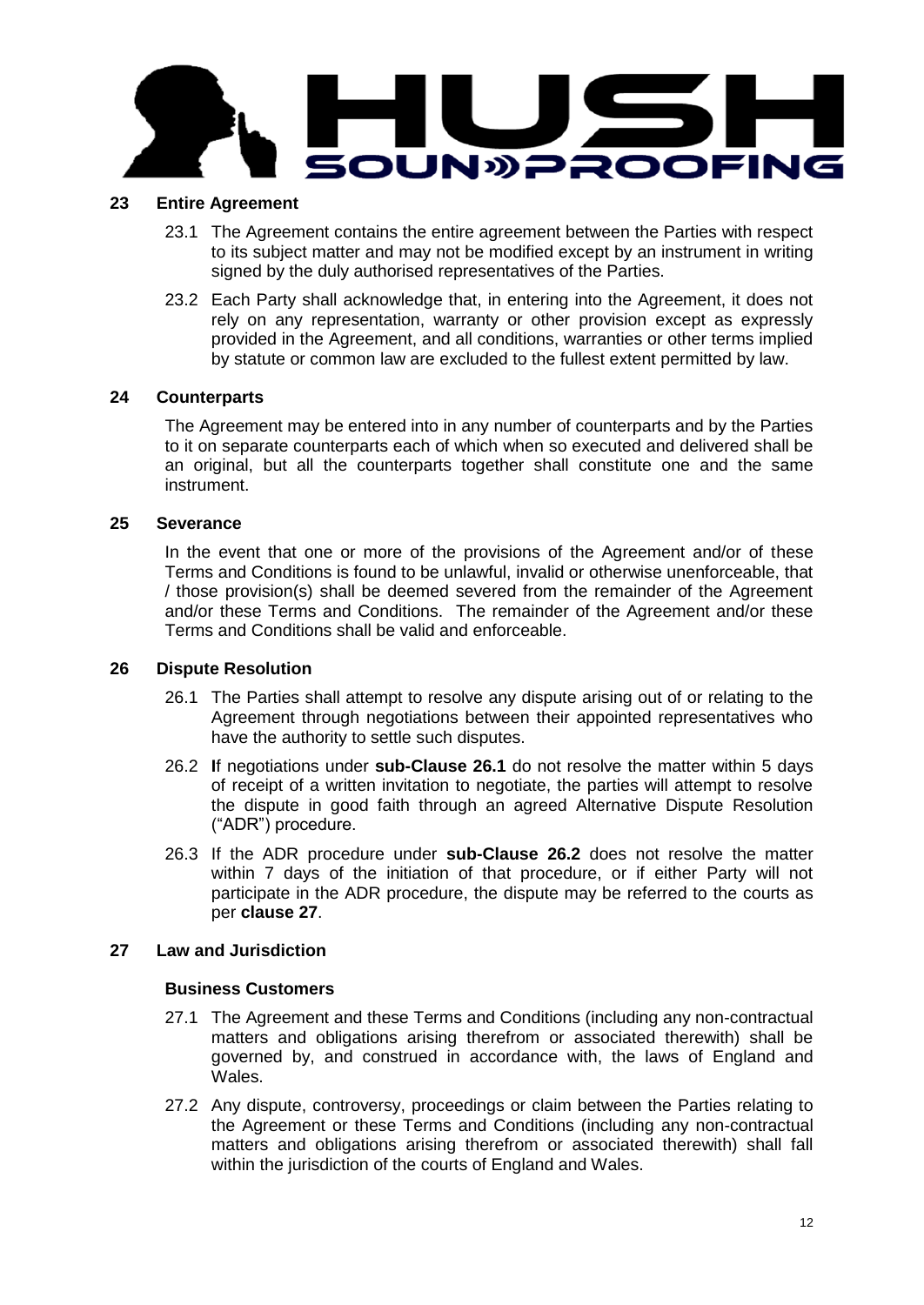

# **Consumers**

- 28.1 As a consumer, you will benefit from any mandatory provisions of the law in your country of residence. Nothing in this clause takes away or reduces your rights as a consumer to rely on those provisions.
- 28.2 Any dispute, controversy, proceedings or claim between you and Hush Soundproofing Ltd relating to these Terms and Conditions, the Contract, or the relationship between you and Hush Soundproofing Ltd (whether contractual or otherwise) shall be subject to the jurisdiction of the courts of England, Wales, Scotland, or Northern Ireland, as determined by your residency.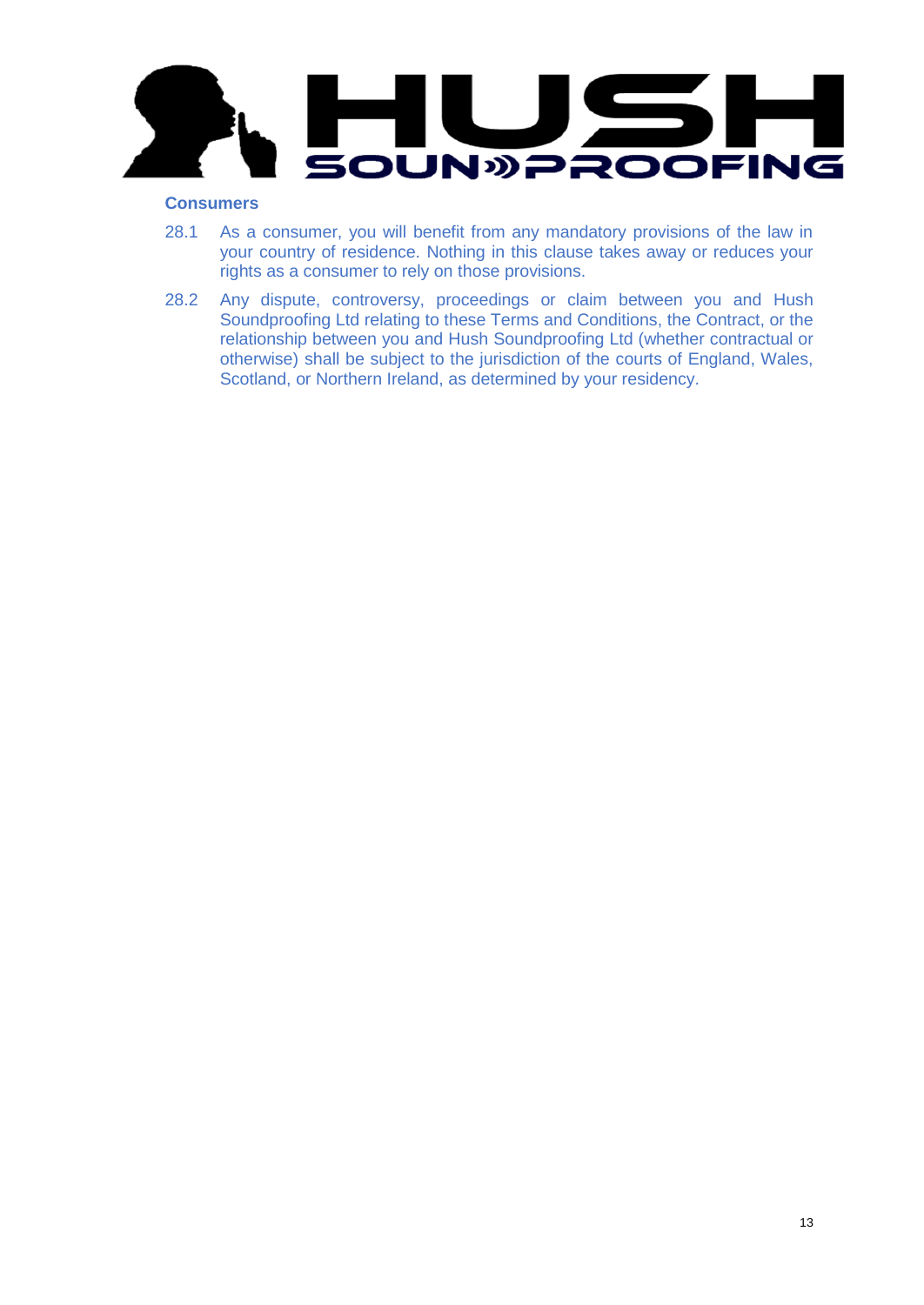

# **SCHEDULE 1**

## **The Customer's attention is drawn to the following:**

#### **Furniture**

Hush Soundproofing ltd respectfully asks that all movable furniture be removed prior to our arrival. Our teams can help with heavier items but we cannot accept and liability or responsibility for any damage caused to objects/furniture if we have to move these items.

Please let Hush Soundproofing Ltd know if there is any furniture that can be moved.

Please make sure theses items are covered and protected. Hush Soundproofing Ltd will work very carefully around these items but will not except liability for damage.

#### **Dust**

Dust can escape the immediate area of works and Hush Soundproofing Ltd will suggest taking precautions before work commence. Hush Soundproofing Ltd will always attempt to keep dust and debris to a minimum and clean the immediate working area to the best of our ability. Hush Soundproofing Ltd cannot except any responsibility for damage caused by dust.

#### **Plastering**

When plastering there is a certain amount of plaster dust residue which will settle and although we clean thoroughly, you may need to give the area a mop or dust once the area dried.

#### **Floor Protector**

Adequate floor protection will be installed by The Hush Soundproofing ltd Team before works commence. This protection will be removed after works unless you request it to stay.

#### **Exposed Floor Boards**

Hush Soundproofing Ltd will always try its best to lift floorboards with minimum damage but there isalways the possibility that floorboards might crack, split or break. Hush Soundproofing Ltd will try to mend damaged floorboards where possible. Please note that Hush Soundproofing Ltd will remove most if not all nails and reattach the floorboards with screws to minimise future creaks. Hush Soundproofing Ltd strongly advises you to get the floors sanded and sealed/varnished if you choose to keep the wooden floors exposed after soundproofing.

# **Refitting Carpets**

Hush Soundproofing Ltd will leave the floor ready for carpet to be fitted if required. Hush Soundproofing ltd will roll the old carpet back but it is highly recommended to get a professional carpet fitter in to refit the carpets. The Hush Soundproofing ltd Team will refit on request as to as high a standard possible, however it is advised that you the customer should ideally seek a professional carpet fitter to carry out this task.